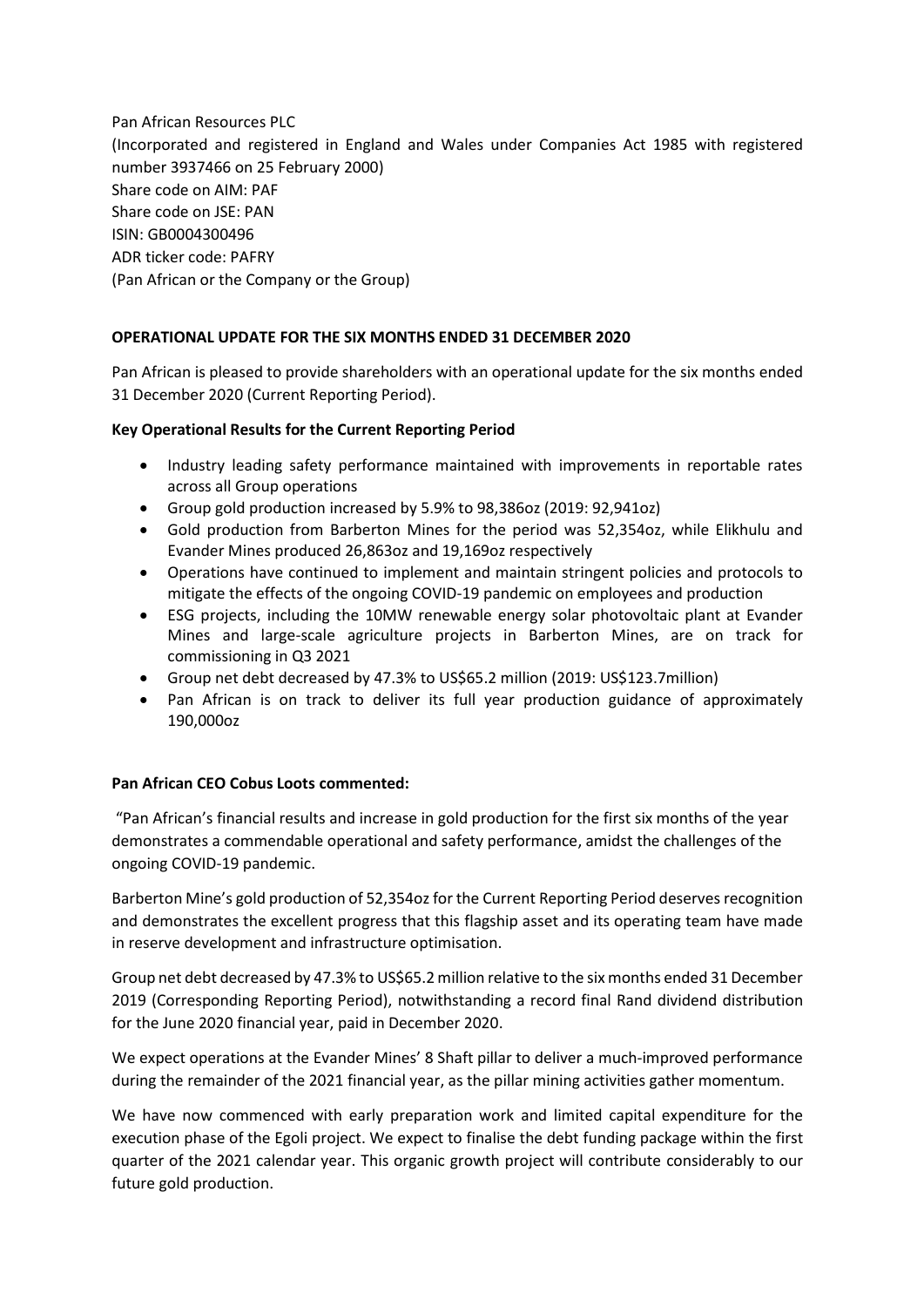The construction of the solar photovoltaic plant at Evander Mines will commence during the first quarter of the 2021 calendar year, with first power expected to be generated during the third quarter of the 2021 calendar year. This plant will be one of the first of its kind in the South African mining sector and demonstrates our commitment to ESG initiatives. In conjunction with several other projects, it also underpins the Group's profitability and sustainability.

The Group remains on track to produce 190,000 oz of gold for the financial year ending 30 June 2021, and we are committed to continue creating value for our stakeholders by positioning Pan African as a sustainable, safe, high-margin and long-life gold producer. We look forward to presenting our interim results on 16 February 2021."

# **Safety**

The Group continued to maintain an industry-leading safety performance with a focus on new safety initiatives and interventions in its pursuit of a zero-harm working environment.

- The lost-time injury frequency rate ('LTIFR') improved to 1.64 (2019: 1.69) per million man hours
- The reportable injury frequency rate ('RIFR') improved to 0.65 (2019: 0.85) per million man hours
- Regrettably, the Group experienced one fatality at Barberton Mines (2019: Zero) during July 2020. The details of the fatal accident were discussed in the year end results announcement released on 16 September 2020
- Evander Gold Mine achieved an excellent RIFR of 1.01 (2019:3.71) per million man hours
- Elikhulu experienced no lost-time and reportable injuries during the past 6 months, contributing to the Group's commendable safety performance

# **Barberton Mines**

Barberton Mines' production increased by 10.6% to 52,354oz (2019: 47,356oz) for the Current Reporting Period. Underground production increased by 15.3% to 42,350oz (2019: 36,737oz) and Barberton Tailings Retreatment Plant (BTRP) production remained stable at 10,004oz (2019: 10,619oz) for the Current Reporting Period.

The increased production from Barberton Mines is principally due to:

- Improved mining flexibility and available face length with the establishment of three high grade platforms at the Fairview mine, as well as the extension of the strike length on the 256 and 257 platforms through active delineation drilling and systematic development. Fairview mine has now established concurrent multiple platform availability.
- Improved recoveries at BTRP following the implementation of an oxygen Carbon-in-leach (CIL) addition project, resulting in the feed sources achieving a higher recovery than previously estimated.
- The high-grade section at New Consort's Prince Consort (PC) Shaft 42 Level being successfully extracted, this orebody remains continuous along the planned strike length and up-dip to 41 Level.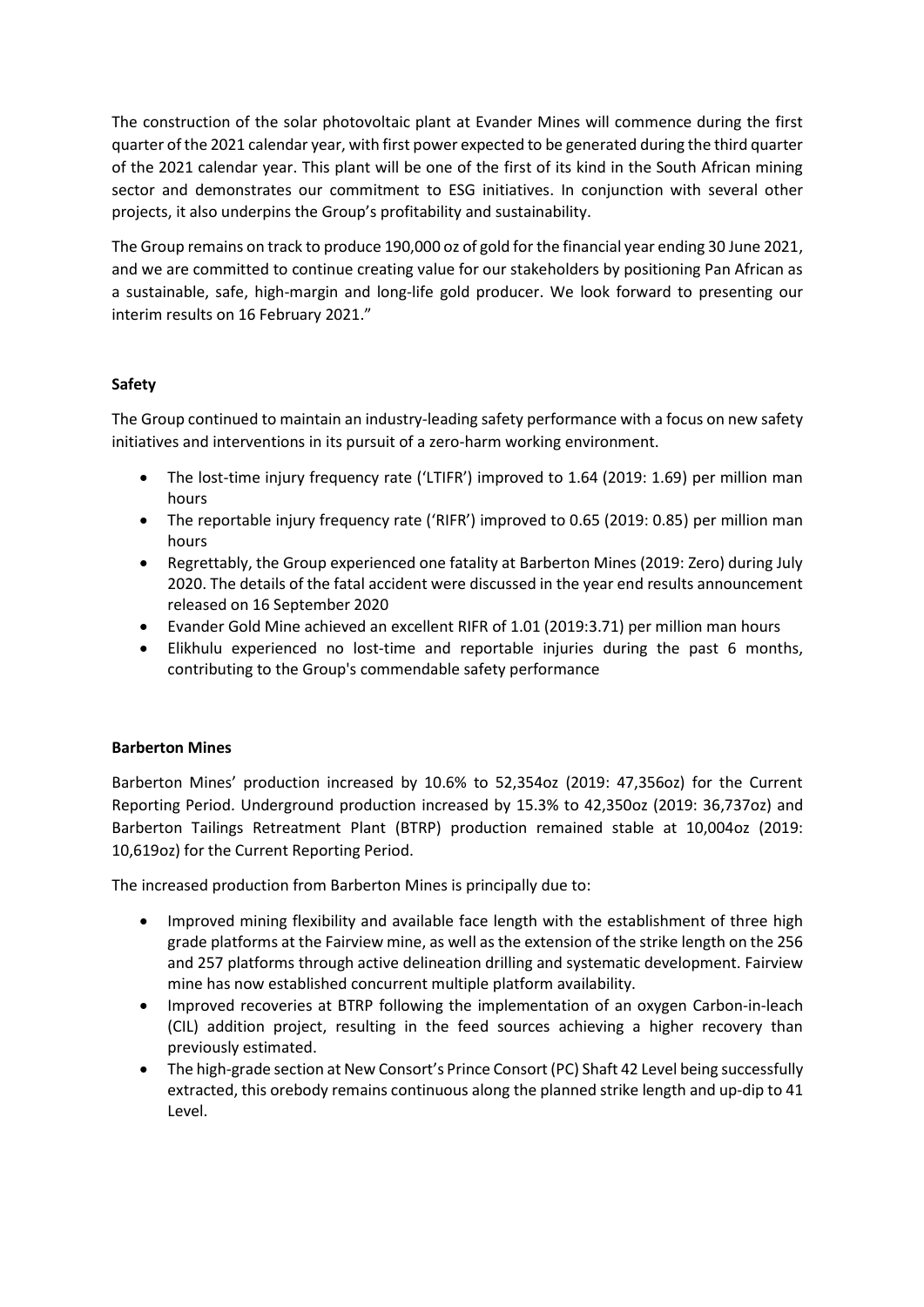## **Elikhulu tailings retreatment plant (Elikhulu)**

Gold production from Elikhulu decreased by 8.3% to 26,863oz (2019: 29,301oz) during the Current Reporting Period, as a result of:

- Lower gold recoveries from the re-mining activities on Kinross Dam 1 and 2 during the Current Reporting Period. As per the mine plan, re-mining activities have subsequently moved to Kinross Dam 3, and Kinross Dam 3's material indicates an improvement in recoveries of approximately 5-10%, albeit at a lower head grade, relative to Dam 1 and 2 recoveries.
- Plant throughput was constrained by preventative maintenance and improvement work to sections of the lower Elikhulu tailings storage facility compartment and the installation of elevated drains. This work will be complete in February 2021, where after tonnage throughput will again be increased.

Gold production from Elikhulu is expected to increase in the second half of the 2021 financial year.

# **Evander Mines' 8 Shaft Pillar project (8 Shaft Pillar) and surface sources**

Production from the Evander Mines operations increased by 17.7% to 19,169oz (2019: 16,284oz).

Underground production increased by 9.1% to 12,607oz (2019: 11,553oz). The ramp-up in production of the 8 Shaft Pillar was slower than expected during the Current Reporting Period, as a result of:

- Difficulties encountered with the initial installation of underground support pseudo-packs, which have now been resolved following the introduction of dry tailings and additional grout ranges for filler use.
- Production delays due to fracturing of the shaft lining following the establishment of the pillar mining in the vicinity of the shaft.

Production from the 8 Shaft Pillar is expected to further improve during the second half of the 2021 financial year.

The increased production from surface sources of 6,562oz (2019: 4,731oz) also contributed positively to the Group's production for the Current Reporting Period.

## **Evander Mines Egoli Project (Egoli)**

Early works and preparation for the execution phase of the Egoli project has commenced. Finalisation of the legal agreements for the implementation of Egoli's debt funding package is also currently underway. Inception of the project's construction is expected in the next month, with phase -1 construction and development expected to be completed in 18 months, followed by phase-2 development and equipping in the next 18 months thereafter. First gold is expected to be produced within 20 months from the project's inception.

**Group net debt**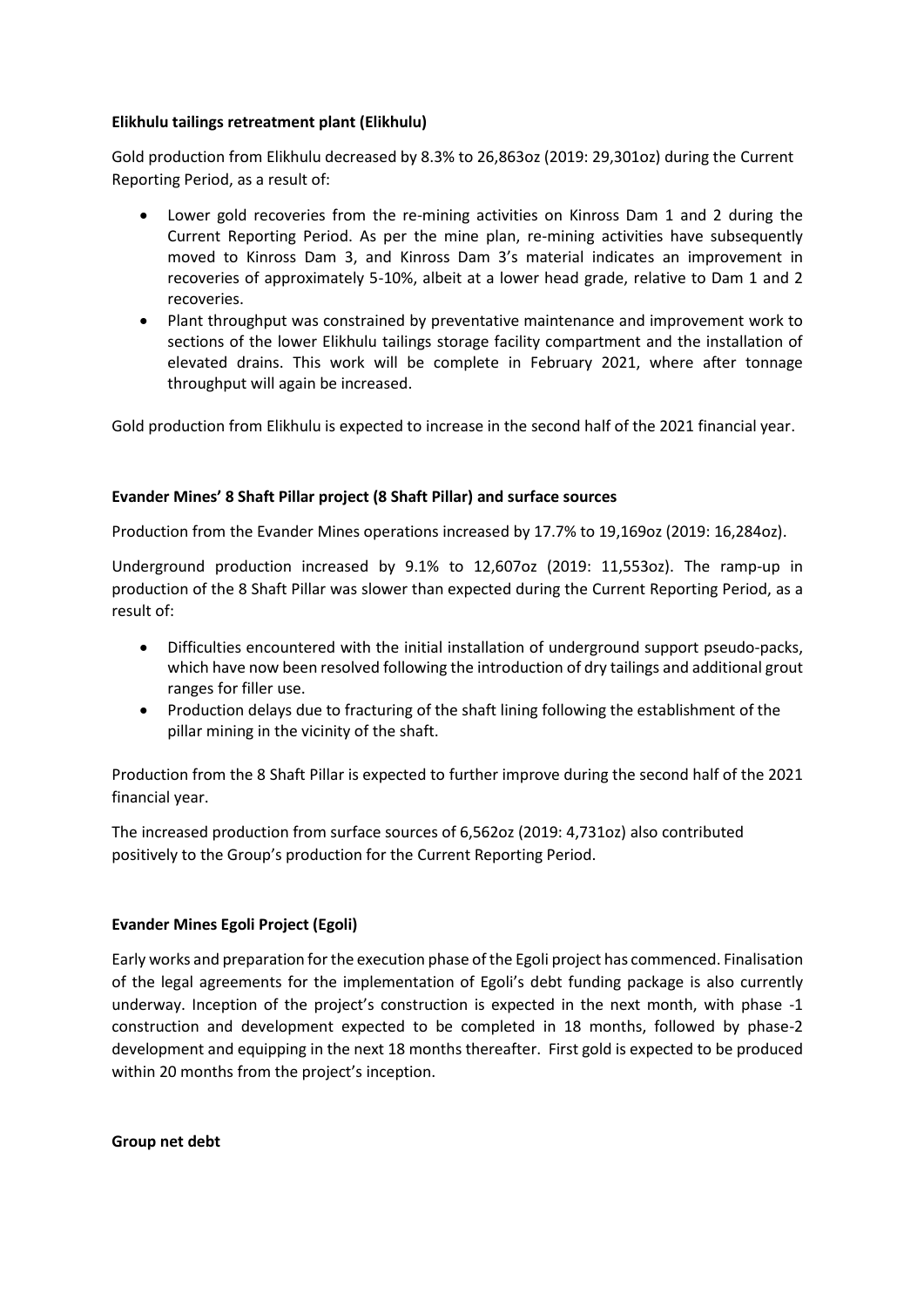The Group's net debt decreased by 47.3% to US\$65.2 million (2019: US\$123.7 million). Relative to the 30 June 2020 financial year-end, Group net debt decreased by 14.7% from US\$76.4 million to US\$65.2 million. The Group's debt is denominated in South African Rand and, in US Dollar terms, the decline in net debt compared to the 30 June 2020 financial year-end, was impacted by the strengthening of the Rand relative to the US Dollar at a closing rate of US\$/ZAR14.70 compared to US\$/ZAR17.33 as at 30 June 2020.

The reduction in the net debt was achieved notwithstanding the cash outflow associated with the record net Rand dividend payment to shareholders in December 2020 of US\$18.4 million (2019: US\$2.9 million).

## **Interim results for the six months ended 31 December 2020**

Pan African will announce its interim results on 16 February 2021.

The information contained in this update is the responsibility of the Pan African board of directors and has not been reviewed or reported on by the Group's external auditors.

Rosebank

22 January 2021

This announcement contains inside information.

For further information on Pan African and its ESG initiatives, please visit the Company's website at [www.panafricanresources.com](http://www.panafricanresources.com/)

| Contact information               |                             |
|-----------------------------------|-----------------------------|
| Corporate Office                  | <b>Registered Office</b>    |
| The Firs Office Building          | Suite 31                    |
| 2nd Floor, Office 204             | Second Floor                |
| Cnr. Cradock and Biermann Avenues | 107 Cheapside               |
| Rosebank, Johannesburg            | London                      |
| South Africa                      | EC2V 6DN                    |
| Office: +27 (0)11 243 2900        | United Kingdom              |
| info@paf.co.za                    | Office: +44 (0)20 7796 8644 |
| Cobus Loots                       | Deon Louw                   |
| Pan African Resources PLC         | Pan African Resources PLC   |
| <b>Chief Executive Officer</b>    | <b>Financial Director</b>   |
| Office: +27 (0)11 243 2900        | Office: +27 (0)11 243 2900  |